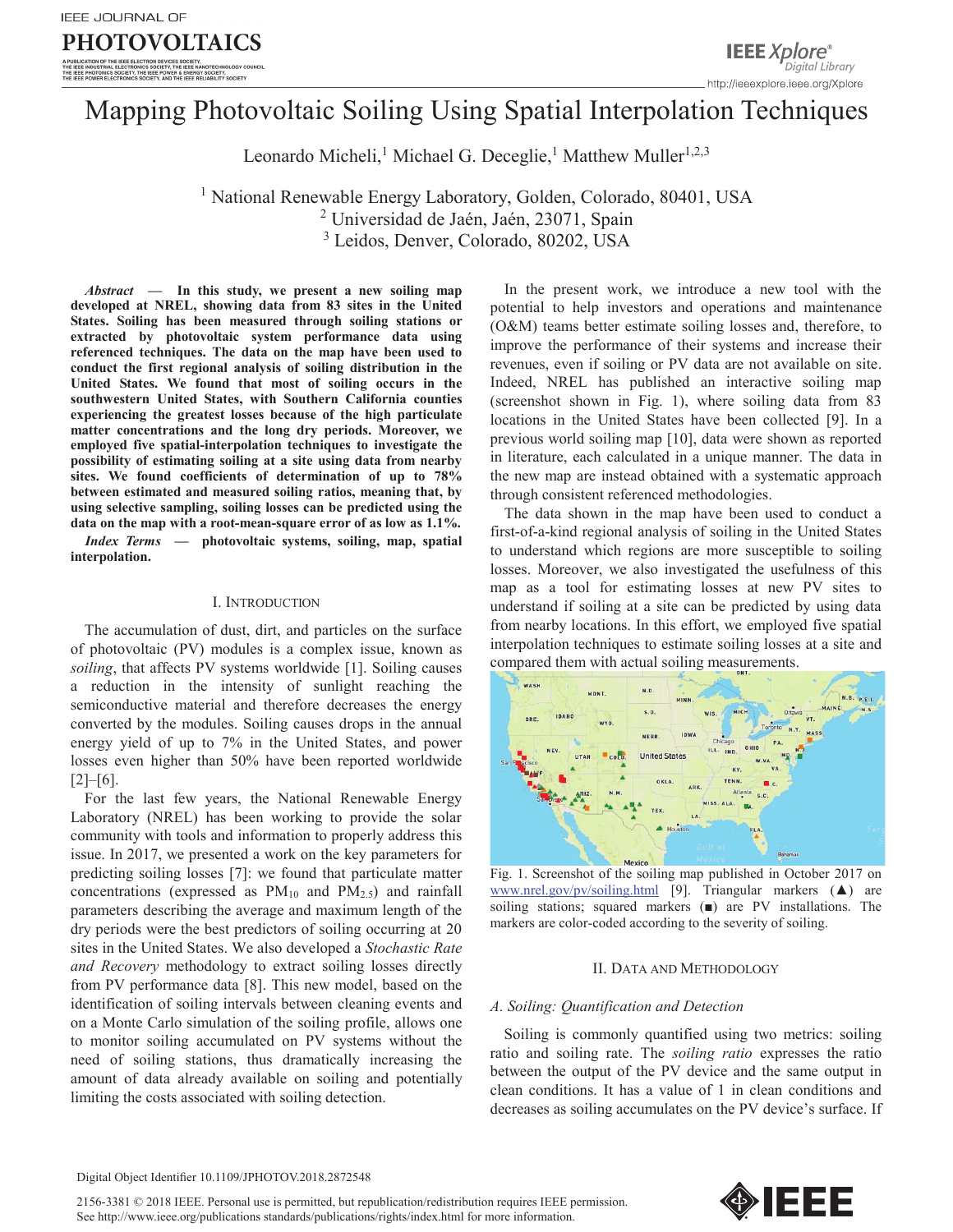| <b>Type</b>        | <b>Electrical</b>                                | <b>Conditions</b>                                                                            |                          | <b>Soiling Ratio</b>                                      | <b>Soiling Rate</b> |                                          |
|--------------------|--------------------------------------------------|----------------------------------------------------------------------------------------------|--------------------------|-----------------------------------------------------------|---------------------|------------------------------------------|
|                    | Output                                           |                                                                                              | Mean Value               | Uncertainty                                               |                     | Mean Value Soiling Rate Range            |
| Station<br>Soiling | Short-circuit<br>current                         | Only data between 11 a.m. and 1                                                              | Insolation-weighted      |                                                           |                     |                                          |
|                    |                                                  | $ p.m.,$ for irradiance $\geq 500$ W/m <sup>2</sup> and mean of daily ratios                 |                          | Difference between                                        | Median of           |                                          |
|                    |                                                  | for which the normalized short-                                                              | of short-circuit         | calculated and                                            | slopes              |                                          |
|                    |                                                  | circuit current of the cleaned cell                                                          | current of dirty cell to | modeled soiling ratio                                     | calculated          | 97.5 <sup>th</sup> and 2.5 <sup>th</sup> |
|                    |                                                  | was at least 80% of its expected                                                             | short-circuit current    | [24]                                                      | using Theil-        | percentiles of                           |
|                    |                                                  | value were considered [7], [12]                                                              | of control cell [7]      |                                                           | Sen estimator       | soiling rate                             |
| System<br>≳        | Power or<br>current at<br>maximum<br>power point |                                                                                              | Median of insolation-    | 95% confidence                                            | on each dry         | distribution                             |
|                    |                                                  | Clear-sky day (any day in which<br>NSRDB's "Cloud Type" variable<br>$[25]$ has a value of 0) | weighted soiling         | interval of range of                                      | period longer       | calculated with                          |
|                    |                                                  |                                                                                              |                          | ratio range obtained soiling ratios obtained than 14 days |                     | method in [11]                           |
|                    |                                                  |                                                                                              | by using the             | by using the                                              | [11]                |                                          |
|                    |                                                  |                                                                                              | Stochastic Rate and      | Stochastic Rate and                                       |                     |                                          |
|                    |                                                  |                                                                                              |                          | Recovery method [8] Recovery method [8]                   |                     |                                          |

TABLE I METHODOLOGIES EMPLOYED TO DETERMINE THE SOILING LOSSES REPORTED ON THE SOILING MAP.

soiling ratio is zero, no energy is produced by the PV device because soiling is blocking all the light from reaching the cell. The *soiling rate* measures daily rates of change in soiling ratio during dry periods [11]. It has a value of 0% per day if the soiling ratio does not change, and it assumes negative values when soiling accumulates on the surface of the PV device, thus lowering the soiling ratio.

The soiling data on the map have been sourced from both soiling station and PV system data, using the referenced methods listed in Table I. Soiling stations are used for a direct measurement of soiling at a site. They can have various geometries, but those used in this work are composed of two PV devices (reference cells or modules), with one device regularly cleaned (*control device*), while the second is left to naturally soil (*soiled device*). The soiling ratio for soiling stations can be quantified by dividing the electrical output of the soiled device to the same output of the control device. The methodology presented in [7], [12] has been followed: (i) only the central hours of the day have been considered so as to remove any bias due to the potential angular misalignment of the two reference devices and angle-dependent light scattering from soiling particles [13], [14], (ii) only data recorded for a minimum irradiance of 500 W/m<sup>2</sup> have been employed to filter out cloudy days that might increase the noise in the calculation of the soiling ratio, and (iii) only those hours in which the normalized short-circuit current of the cleaned cell was found to be higher than the 80% of its expected value have been considered in order to exclude periods in which the clean cell was malfunctioning or excessively soiled. These last two conditions were found to effectively reduce the noise of the soiling ratio calculation for the soiling stations installed in the USA; but they should be retuned if data from different climate conditions are considered.

Soiling occurring on PV systems has been determined by using the *Stochastic Rate and Recovery* method [8]. A performance metric is calculated as the ratio between the maximum power-point output and the plane-of-array irradiance; it is then used to determine the mean soiling ratio and median soiling rate through a Monte Carlo computation.

Note that different electrical outputs are available for the two types of sources. The soiling stations shown on the map monitor the short-circuit current of the two devices, whereas maximum-power-point power or current values are available for PV systems. Short-circuit current is known to be less affected by nonuniform soiling than the maximum-power-point data [15]; therefore, the soiling stations data reported on the map are expected to be less impacted by nonuniform soiling than PV systems.

## *B. Environmental Data*

In our previous works, we showed that particulate matter concentrations and the length of dry periods were the best predictors of soiling measured at soiling stations in the United States [7], [12]. In the present analysis, particulate matter data have been sourced from the database of the U.S. Environmental Protection Agency (EPA) [16]. The mean annual concentrations recorded by the EPA monitoring stations closest to each soiling site have been averaged to get a mean value for each of the regions considered in this work (Table II). Generally, PM<sub>10</sub> concentrations are recorded daily or every  $6<sup>th</sup>$  day, whereas  $PM<sub>2.5</sub>$  concentrations are measured daily: in this work, we only accepted data recorded from monitoring stations that took at least 75% of the measurements scheduled in a year [17].

Site-specific daily precipitation data were downloaded from the University of Oregon's PRISM database [18]. The length of the dry periods of every region is obtained as the arithmetic mean of the length of the dry periods of each site. Rainfall data in PRISM are available for the continental U.S. only.

# *C. Spatial Interpolation Methods*

We investigated the ability of spatial regression techniques to predict soiling losses at a site given soiling data collected in nearby locations by using the following procedure:

1. Extract from the soiling map only sites within a certain region.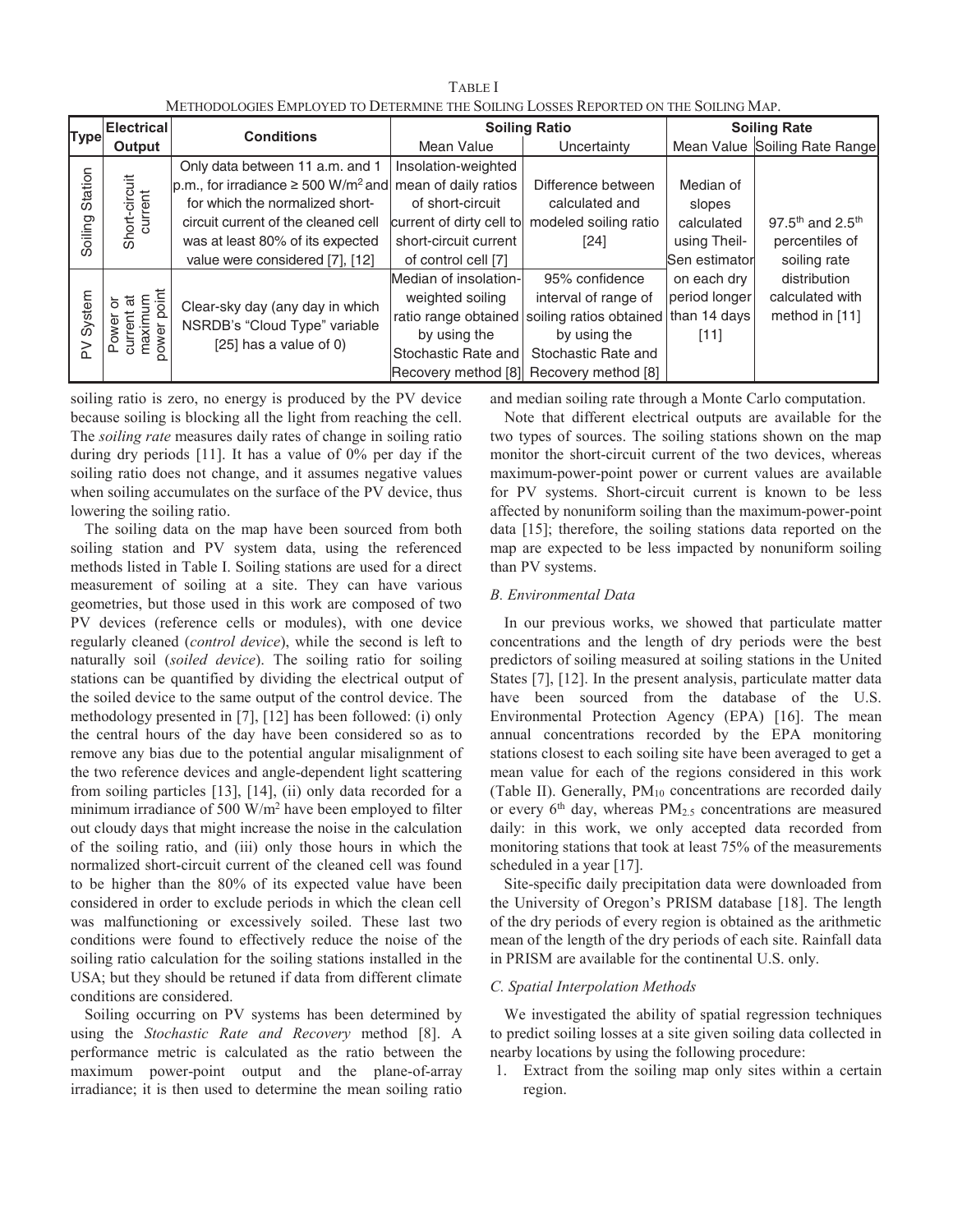- 2. Divide the selected sites randomly between a training (TrD) dataset and a test (TeD) dataset with the same number of data points.
- 3. Use the TrD soiling ratios to estimate the TeD's soiling ratios through the different spatial-interpolation techniques listed below.
- 4. Calculate  $R^2$ , root-mean-square error (RMSE), and normalized RMSE  $(RMSE<sub>n</sub>)$  between the TeD soiling ratios measured at each site and those estimated by interpolation.  $RMSE<sub>n</sub>$  is calculated as the ratio of RMSE to the difference between the maximum and minimum soiling ratios among the sites selected in Step 1. To avoid any bias due to extremely low dataset population, calculate the three metrics only if soiling ratios can be estimated for at least four sites of the TeD.
- 5. Repeat points 2, 3, and 4 above 1000 times.
- 6. Calculate the average  $\mathbb{R}^2$ , RMSE, and RMSE<sub>n</sub> from the outputs of the 1000 iterations. Ignore the results if  $\mathbb{R}^2$ , RMSE, and RMSE<sub>n</sub> cannot be calculated for at least 50% of the iterations.

This approach is defined as "Random Sampling," because all the sites within a region are used in the analysis. In a different approach, named "Selective Sampling," only sites with certain features are used. This method, which adds a further site-selection step between Point 1 and Point 2 in the procedure, is of interest because, even if located nearby, soiling sites might be affected by dissimilar soiling because of different geometries or conditions. In this case, the  $RMSE<sub>n</sub>$  is calculated as the ratio of RMSE to the difference between the maximum and minimum soiling ratios among the sites remaining after the selective sampling.

We considered five spatial-interpolation methods, commonly used in air-quality studies [19]:

- Nearest neighbor (NN): each TeD site is assigned the soiling loss of the closest TrD site.
- Spatial averaging (SA): each TeD site is assigned a soiling ratio equal to the arithmetical mean of those of the TrD sites located within a set distance.
- Inverse distance weighting (ID): the soiling ratio of a TeD site is obtained as the mean of those of the TrD sites located within a set distance, and by using the inverse of the distance between the TeD and each TrD sites as a weighting factor.
- Inverse square distance weighting (ID2): the soiling ratio of a TeD site is obtained as the mean of those of the TrD sites located within a set distance, and by using the inverse of the squared distance between the TeD and each TrD sites as a weighting factor.
- Declustered distance estimation (DDE): the soiling ratio of a TeD site is obtained as the mean of those of the TrD sites located within a set distance, and by using as a weighting factor a parameter calculated considering both the inverse of the distance between the TeD and each TrD site, as well as the spatial distribution of the TrD sites, to avoid

overweighting clustered data points [20].

Distances of 50 km and 250 km were considered in this study. Surface soiling maps of California, obtained by plotting the soiling ratio distribution with a resolution of  $0.05^{\circ} \times 0.05^{\circ}$ using the different techniques, are shown in Fig. 2.



different spatial interpolation techniques considered in this study. Squared makers  $(\blacksquare)$  represent PV systems, triangular markers  $(\triangle)$  represent soiling stations. For SA, ID, ID2, and DDE, we considered a radius of 250 km. The pixel size is  $0.05^{\circ} \times 0.05^{\circ}$ , which corresponds to vertical dimensions of 5.5 km and horizontal dimensions ranging between 4.2 km (at northern latitudes) and 5.3 km (at southern latitudes).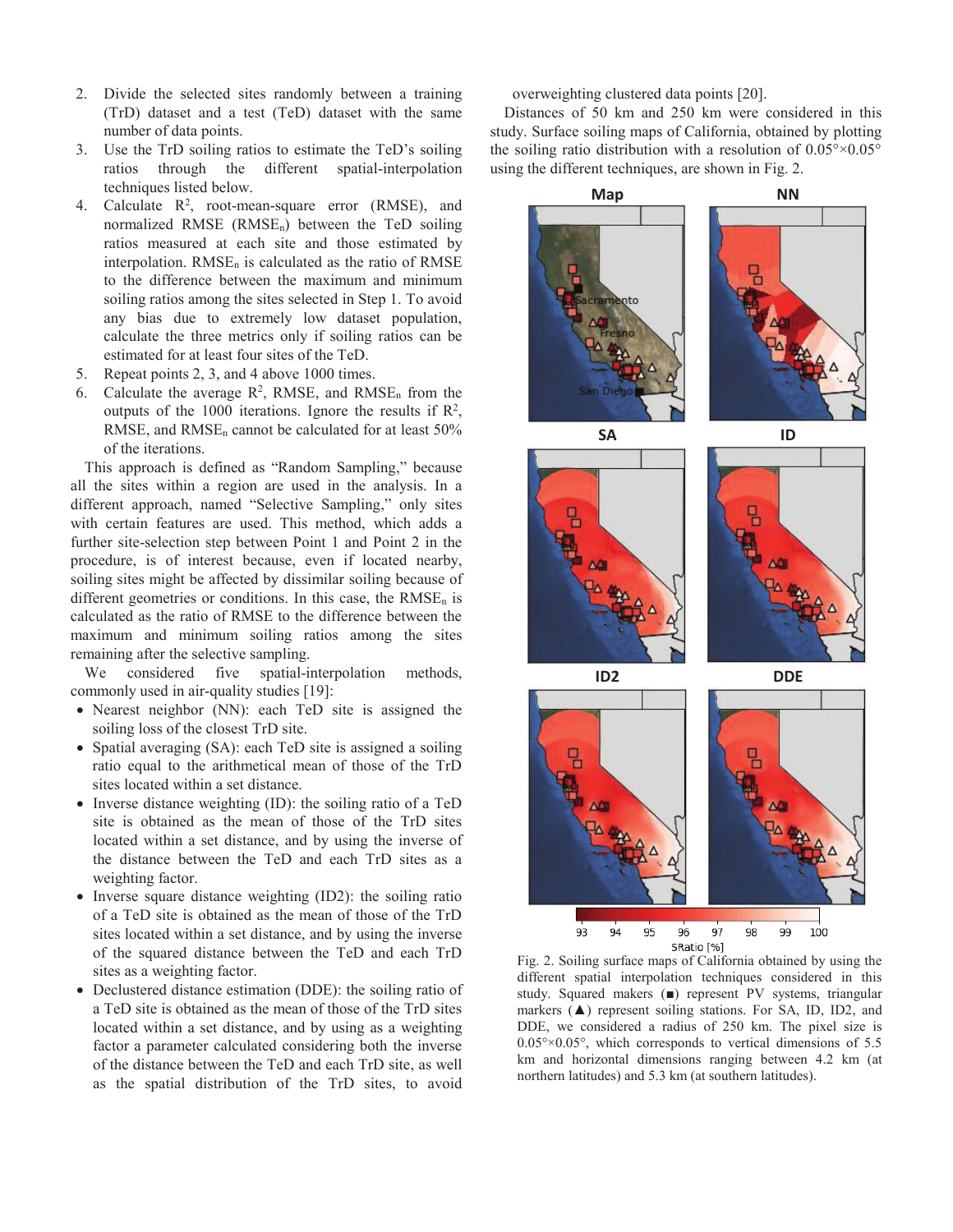## III. SOILING MAP AND REGIONAL ANALYSIS

## *A. Soiling Map*

The current version of the soiling map, published in October 2017, contains 83 data points, measured from 41 soiling stations and 42 PV systems [9]. It will be updated as new locations are shared with NREL. The following information is currently reported for each site (see Table I for references):

- Years of operation,
- County where the site is located,
- Soiling Ratio: insolation-weighted mean of the daily soiling ratios,
- Uncertainty on the calculation of the soiling ratio,
- Soiling Rate: median of the daily rates of change in soiling ratio during dry periods, and
- Soiling Rate range: the  $97.5<sup>th</sup>$  and the 2.5<sup>th</sup> percentiles of the soiling rate distribution.

The soiling ratios shown in the map are obtained as insolation-weighted averages of the daily mean values. This approach was chosen because insolation-weighted values reflect the impact of soiling on the energy yield, which, we believe, is the main interest of those who will use the map. The distribution of soiling experienced in multi-inverter systems will be addressed in future versions of the map: in the current version, only the value of one inverter is presented, even for sites in which multiple inverters are installed. No information is available on the cleaning schedule of the PV systems.

## *B. Soiling Regions*

All the locations shown on the map were divided into six regions (Table II). Four of them mirror the aerosol regions described by the EPA [21], and the last two regions group together the data points collected either in Hawaii or in the U.S. Virgin Islands. New regions can be added, existing ones can be amended, and the state lists can be updated as new data points become available.

The results of the analysis are shown in Fig. 3. The Southwestern (SW) states are those with the most soiling, with

| <b>SOILING REGIONS.</b> |                                  |              |  |  |  |  |
|-------------------------|----------------------------------|--------------|--|--|--|--|
| <b>Region</b>           | <b>States</b>                    | <b>Sites</b> |  |  |  |  |
| Hawaii (HI)             | Hawaii                           | 5            |  |  |  |  |
| Northeast (NE)          | Connecticut, New Jersey          | 3            |  |  |  |  |
| Southeast (SE)          | Florida, Georgia, Maryland,      | 4            |  |  |  |  |
|                         | North Carolina                   |              |  |  |  |  |
| Southern                | California (selected counties) * | 25           |  |  |  |  |
| California (SC)         |                                  |              |  |  |  |  |
| Southwest (SW)          | Arizona, California,** Colorado, | 44           |  |  |  |  |
|                         | Nevada, New Mexico, Texas        |              |  |  |  |  |
| Virgin Islands (VI) I   | U.S. Virgin Islands              | 2            |  |  |  |  |

TABLE II

\* Counties: Imperial, Kern, Los Angeles, Orange, Riverside, San Bernardino, San Diego, San Luis Obispo, Santa Barbara, Ventura. \*\* Only counties not included in the SC region.



Fig. 3. Average soiling ratios (boxplot, left y-axis), particulate matter concentrations, and dry-period lengths (right y-axis) for the six U.S. soiling regions considered in this study. Each boxplot shows minimum, first quartile, median (bold continuous line), mean (grey broken line), third quartile, and maximum soiling ratios. PM10 (green square markers) and PM2.5 (red round markers) are obtained as the mean of the values recorded by the EPA monitoring station closest to each site in the region. Dry-period data (light blue bars) and maximum dry-period data (dark blue bars) are from PRISM [18]; rain data for Hawaii and U.S. Virgin Islands are not available.

Southern California (SC) having the highest soiling losses (i.e., minimum soiling ratios). This is not surprising because this region has the highest  $PM_{10}$  and  $PM_{2.5}$  concentrations (32  $\mu$ g/m<sup>3</sup> and 11  $\mu$ g/m<sup>3</sup>, respectively) as well as the longest dry periods. However, the particulate matter does not follow the same trend as soiling in other regions. A clearer correlation is obtained instead if we consider the average or maximum length of the dry periods. The average length is three and five times higher in the SW and SC, respectively, than the average values on the East coast. Similarly, the maximum length in the western regions is four and seven times higher, respectively, than the average values on the East coast.

#### IV. SPATIAL INTERPOLATION

#### *A. Random Sampling*

Soiling occurring at a site might experience strong interannual variations [22], and the impact of soiling on different inverters of the same system has yet to be quantified. For these reasons, the analysis presented in this section does not include PV system data, which are recorded over long and different periods of time (ranging between 2001 and 2016) and do not consider potential nonuniformities occurring among inverters at the same sites. This investigation considers only the soiling station data available on the soiling map, which have all been recorded between 2013 and 2016 using short-circuit current measurements. An analysis, inclusive of PV system data, will be presented in future works and will include new sites as they become available. In addition, we considered only the two regions with most data points: Southern California, and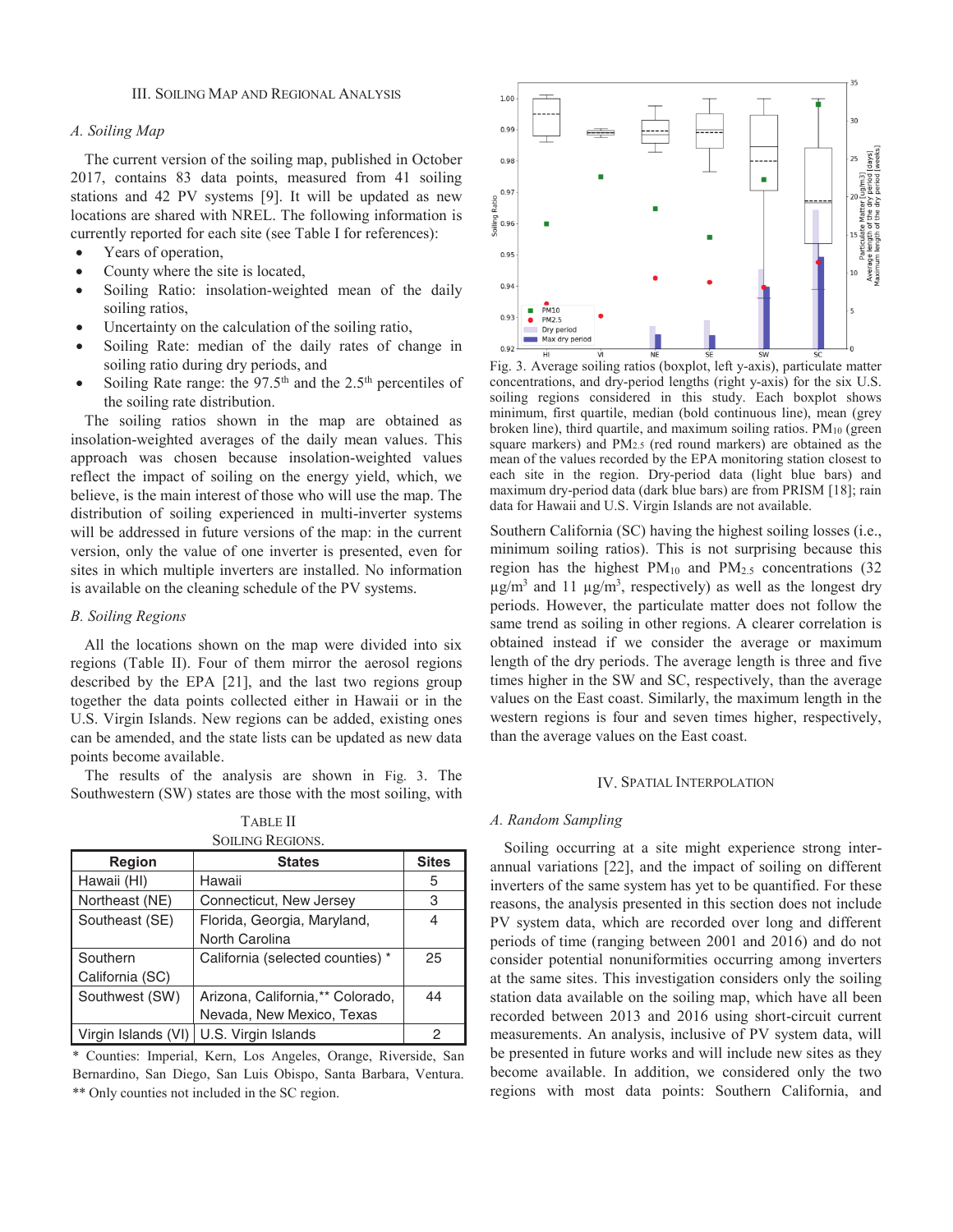Southwest (inclusive of Southern California counties).

A random sampling spatial interpolation is first attempted. The mean  $\mathbb{R}^2$ , obtained as the arithmetic averages of  $\mathbb{R}^2$ calculated for each of the 1000 iterations, are shown in Table III. The results show the existence of a correlation between the interpolated and measured data, with  $R<sup>2</sup>$  achieving maximum values higher than 70%. These correspond to RMSE in the range of 1.3% to 2.3% and to a minimum normalized RMSE of 21.2%. The best results are obtained if a spatialinterpolation technique is employed, instead of considering the soiling of the nearest site only, independently of its distance. Moreover, a smaller radius is found to return better results in the Southwest region: the closer the sites considered for spatial interpolation, the higher the correlations. Unfortunately, no valid results can be shown for Southern California for a distance of 50 km because most of the iterations did not meet the requirement set on Point 4 of the procedure detailed in Section II.C.

To further understand the impact of the distance between a soiling data point and the site of interest, the NN analysis is repeated considering as valid only TrD locations within a set distance of the TeD site. In the Southwest, the results show that considering NN only if the data point is within 50 km of the site instead independently of its distance raises the  $\mathbb{R}^2$  from 42% to 63%. No significant difference is found if we consider a maximum distance of 250 km, confirming that only shorter distances should be considered to increase the quality of the estimation.

## *B. Selective Sampling*

Soiling is known to depend on the characteristics of the site



MEAN  $R^2$ , IN %, OBTAINED FOR DIFFERENT SPATIAL INTERPOLATION METHODS IN THE VARIOUS REGIONS AFTER  $1000$  ITERATIONS.  $R^2$  ARE NOT REPORTED IF SOILING RATIOS OF FOUR OR MORE SITES OF THE TEST DATASET COULD NOT BE CALCULATED IN AT LEAST 50% OF THE ITERATIONS.

|               | <b>NN</b> | <b>SA</b> |           | ID           |           | ID <sub>2</sub> |           | <b>DDE</b> |           |
|---------------|-----------|-----------|-----------|--------------|-----------|-----------------|-----------|------------|-----------|
| <b>Method</b> |           | 50<br>km  | 250<br>km | 50 <br>lkm l | 250<br>km | 50<br>km        | 250<br>km | 50<br>km   | 250<br>km |
| <b>SC</b>     | 37        |           | 27        |              | 44        |                 | 46        |            | 46        |
| <b>SW</b>     | 42        | 74        | 41        | 74           | 47        | 73              | 48        | 74         | 49        |

and can vary with the geometry of the system. A random sampling approach does not consider these factors, because it only accounts for the distance between a site and the available data points. In this light, selective sampling has the potential to increase the results of spatial interpolation because it will remove data points with the features different than those of the site of interest. The features we considered in this study for the site selection are the following:

- 1) Tracking configuration: fixed tilt or single-axis tracked.
- 2) Mounting type: roof- or ground-mounted.
- 3) Land cover: developed or non-developed. The categories have been selected by using the USDA soil survey [23]. In the presence of a mixture of constructed materials and vegetation, we considered any site where impervious surfaces accounted for less than 20% of the total cover as "Non-Developed."

The results are shown in Fig. 4: we considered only the parameters that returned dataset counting at least the half of





Fig. 4. Comparing the results of random sampling ("All Stations") with the results of selective sampling in two regions. Only data respecting the requirement of Step 6 of the procedure are shown. Each spatial interpolation method is reported using a single color: data obtained for radii of 50 km are reported in lighter shades as they are not available for all the selections and the regions.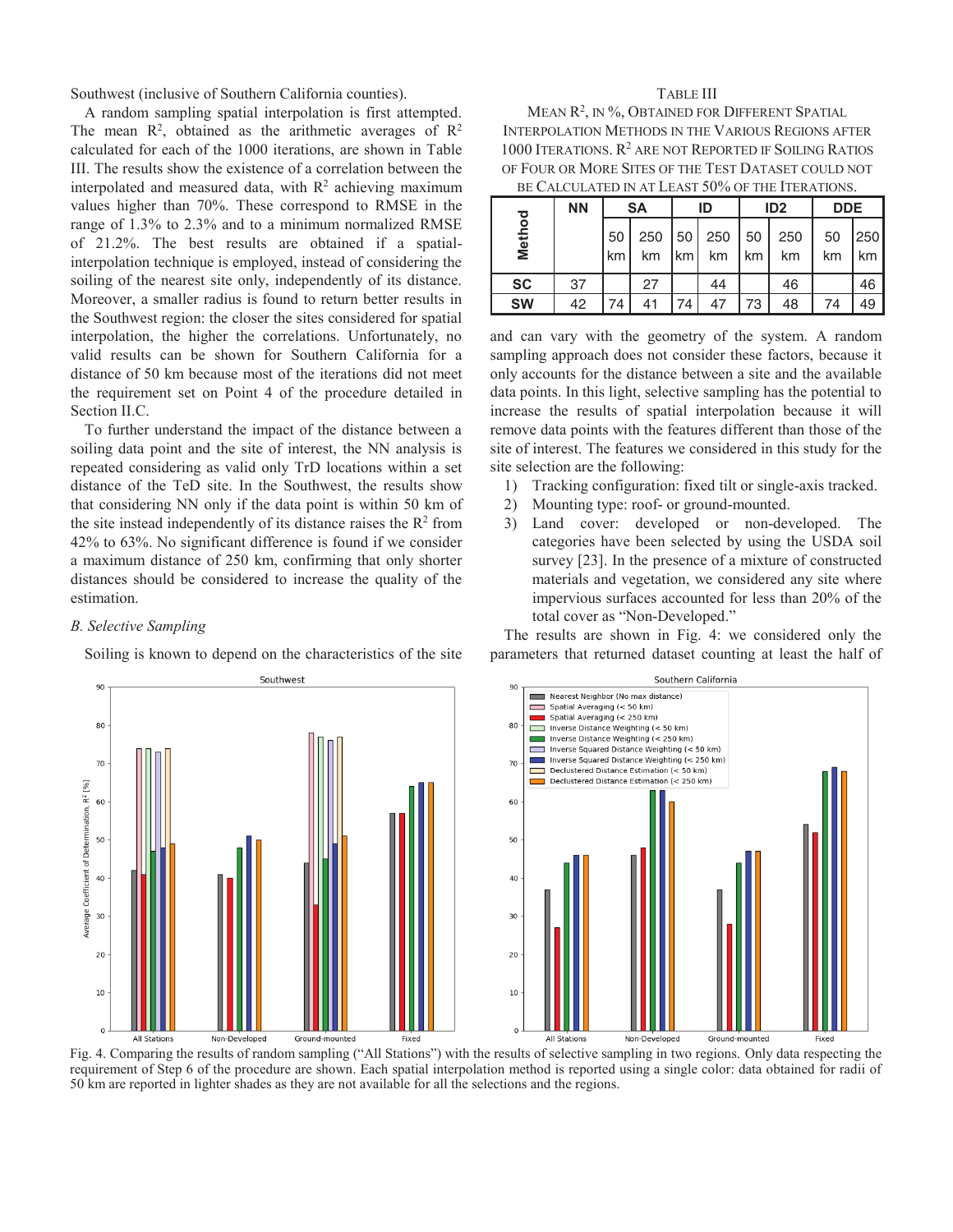the initial site number for each region. The best results are still obtained for shorter distances (lighter colors); but more data points are needed to confirm this trend because results valid according to Step 6 of the procedure described in Section II.C are obtained for only two categories in the Southwest. Overall, maximum  $\mathbb{R}^2$  values between 78% and 76% (RMSE between 1.4% and 1.6%) are achieved if ground-mounted stations are considered.

For larger distances, the site selection shows the ability to improve the  $\mathbb{R}^2$  of the correlations by up to 25%. The greatest enhancements are obtained if stations located in "Non-Developed" sites or fixed stations are considered. Fixed soiling stations return the most consistent improvements, probably because most of the fixed stations have similar tilt angles, ranging between 20° and 25°. Table IV shows how the minimum RMSE and RMSEn values can be lowered in all the regions if we consider a selective approach.

The results of this first investigation confirm that the map can be a useful tool for predicting soiling losses at sites where no soiling data are available. However, more data points are required to draw more generalized conclusions and to analyze a larger number of selective parameters.

TABLE IV MINIMUM RMSE AND NORMALIZED RMSE, IN %, OBTAINED FOR THE TWO REGIONS CONSIDERED IN THE ANALYSIS DEPENDING ON THE SELECTED SAMPLING APPROACH.

| Region            |               | SC               | <b>SW</b> |                  |  |
|-------------------|---------------|------------------|-----------|------------------|--|
| <b>Sampling</b>   | <b>Random</b> | <b>Selective</b> | Random    | <b>Selective</b> |  |
| <b>RMSE</b>       | $2.0^{\circ}$ |                  | 1.4       |                  |  |
| RMSE <sub>n</sub> | 30.7          | 28.1             | 22.3      | 20.1             |  |

#### IV. CONCLUSIONS

In this work, we presented a new soiling map that can help the community address the soiling of photovoltaic modules. The map collects soiling data from 83 sites, either soiling stations or PV systems, analyzed using referenced techniques; it will be updated with new locations as they become available.

The data on the map have been used to conduct the first regional analysis of soiling across the United States. The western states, which experience the longest dry periods, are those affected by the highest soiling losses, with the sites located in southern California having the maximum losses.

The soiling map can be used to estimate losses at a site given soiling data from nearby locations. As proof, we employed spatial-interpolation techniques to estimate soiling losses in the most soiled regions of the United States. We found coefficients of determination as high as 74% when soiling data at randomly sampled locations are replaced with those measured at the closest-available locations. This means that the average soiling ratio at a site can be estimated with RMSE as low as 1.4%. In particular, the best results were obtained if only locations within 50 km of the investigated

sites were considered: the addition of new data will make it possible to estimate with better accuracy soiling that occurs at sites where no data are available.

The outcomes of the analysis suggest that the coefficients of determination can be enhanced up to 78% and the RMSE lowered to 1.1% if selective sampling is performed to only consider data points with features like those of the investigated sites. Selective sampling requires a larger dataset and more information on the geometry of the systems, and the conditions of the sites. The analysis will be repeated when new data become available, including, in addition, data from PV systems and additional selective parameters.

### **ACKNOWLEDGMENTS**

This work was authored by Alliance for Sustainable Energy, LLC, the manager and operator of the National Renewable Energy Laboratory for the U.S. Department of Energy (DOE) under Contract No. DE-AC36-08GO28308. Funding provided by the U.S. Department of Energy's Office of Energy Efficiency and Renewable Energy (EERE) under Solar Energy Technologies Office (SETO) Agreement Number 30311. The views expressed in the article do not necessarily represent the views of the DOE or the U.S. Government. The U.S. Government retains and the publisher, by accepting the article for publication, acknowledges that the U.S. Government retains a nonexclusive, paid-up, irrevocable, worldwide license to publish or reproduce the published form of this work, or allow others to do so, for U.S. Government purposes.

#### **REFERENCES**

- [1] S. C. S. Costa, A. S. A. Diniz, and L. L. Kazmerski, "Solar energy dust and soiling R & D progress: Literature review update for 2016," *Renew. Sustain. Energy Rev.*, vol. 82, no. April 2017, pp. 2504–2536, 2018.
- [2] A. Kimber, L. Mitchell, S. Nogradi, and H. Wenger, "The Effect of Soiling on Large Grid-Connected Photovoltaic Systems in California and the Southwest Region of the United States," in *Photovoltaic Energy Conversion, Conference Record of the 2006 IEEE 4th World Conference on*, 2006, pp. 2391–2395.
- [3] J. R. Caron and B. Littmann, "Direct monitoring of energy lost due to soiling on first solar modules in California," *IEEE J. Photovoltaics*, vol. 3, no. 1, pp. 336–340, 2013.
- [4] F. A. Mejia and J. Kleissl, "Soiling losses for solar photovoltaic systems in California," *Sol. Energy*, vol. 95, pp. 357–363, 2013.
- [5] T. Sarver, A. Al-Qaraghuli, and L. L. Kazmerski, "A comprehensive review of the impact of dust on the use of solar energy: History, investigations, results, literature, and mitigation approaches," *Renew. Sustain. Energy Rev.*, vol. 22, pp. 698–733, 2013.
- [6] S. C. S. Costa, A. S. A. C. Diniz, and L. L. Kazmerski, "Dust